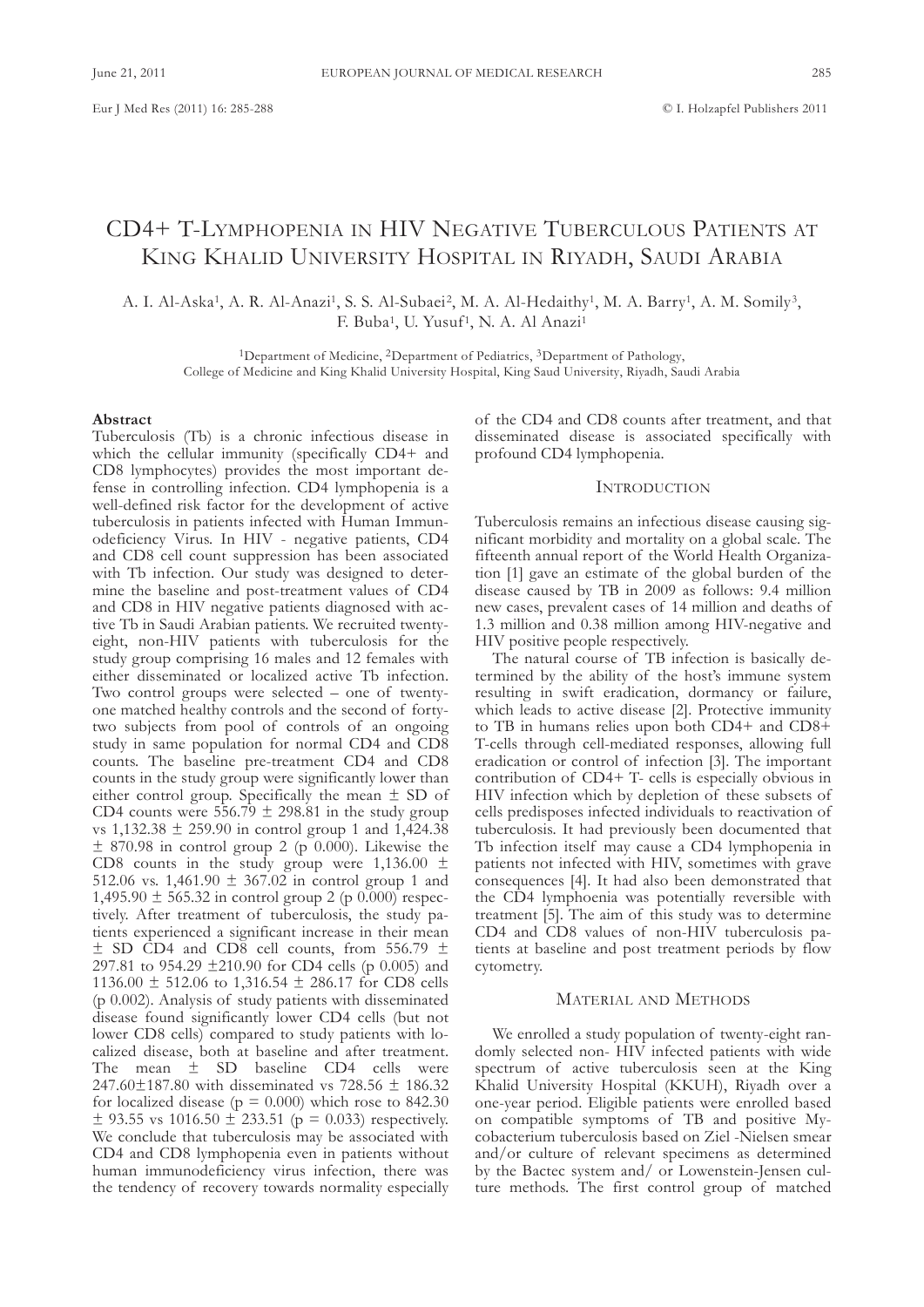healthy controls was not infected with Tb confirmed by absence of history suggestive of tuberculosis, negative tuberculin tests and normal chest x-rays. The second control group was derived from an ongoing study determining the normal range of CD4 and CD8 counts from healthy controls of the same population at KKuH. For this second control group, Quantiferon negativity was additionally used to exclude latent tuberculosis. both subjects and controls were screened for HIV and were ensured negative using Enzymelinked immunosorbent assay (ELISA) and Recombinant immunoblot assay (RIba). Patients and controls were excluded if they have the following conditions: any form of immunodeficiency syndromes, diabetes mellitus, chronic kidney disease and concurrent use of immunosuppressant medications. Informed consent was sought from both subjects and controls before enrollment. baseline and post- treatment CD4/CD8 counts in recruited patients and baseline parameters of controls were recorded. Patients in the study group were treated for two months with isoniazid, rifampicin, pyrazinamide and ethambutol. The former two drugs were then continued to complete treatment of 6, 9, and 12 months for pulmonary, adenitis, and military/disseminated/meningitis respectively. Cure was determined by such parameters including resolution of fever, increase in weight, radiological resolution and decrease in erythrocytes sedimentation rate.

## FLOW CYTOMETRY STUDY

Blood was collected in EDTA tubes and analyzed within 6 hours of storage for direct immunoflourescence stain. Twenty (20) ul of fluorochromes conjugated monoclonal antibody was added to 100µl of whole blood in Falcon tube. The sample was then spun gently and incubated for 15 minutes in dark at a room temperature. The sample was further left for 10 minutes after adding 2 ml of FACS lysing solution. Centrifugation was done at 500 x g for 5 minutes followed by discarding of the supernatant. The cells pellet was then re-suspended in 2 cc of wash buffer. Furher centrifugation was done and cells were re-suspended in 0.5cc of paraformaldehyde for flow cytometric analysis. Acquisition was performed on FAC scan (becton Dickinson Immunocytometry system). CELL Quest Software BDIS on list mode data was then utilized to determine the lymphocyte gate by forward / side scatter characteristic. FLI/FL2 contour plots were finally employed for two-color analysis.

Recorded data was analyzed using sPss version 16 statistical package. significance was determined at p value of 0.05.

## **RESULTS**

Twenty-eight patients were recruited for the study group, made up of 16 males and 12 females with a combined mean age of 40 (Range 17-69) years. Table 1 shows the composite data of their total white blood cells with mean+ SD of  $9,653.6 \pm 5,602.3$  (95% confidence interval 7,436.5-11,900.4), lymphocytes 3,753.7  $±$  304.4 (2,549.4-4,958.0) and percentage lymphocytes  $36.2 \pm 15.2$  (30.2-42.2) of the study patients. These values were within normal reference values in our laboratory. baseline mean±sD CD4 counts of study patients (Table 2) were significantly lower at 556.79  $\pm$ 297.81 versus  $1132.38 \pm 259.90$  in control group 1 and 1424.38  $\pm$  870.98 in control group 2 (pvalue 0.000). Likewise, CD8 counts of study patients were significantly lower as at 1136.00± 512.06 compared with either of control groups at  $1461.90 \pm 367.02$  and 1495.90  $\pm$  565.32 respectively (p value of 0.000). After treatment, the study group experienced significant improvement in CD4 and CD8 counts. The mean± sD count of CD4 cells went up from 556.79 ± 297.81 pretreatment up to  $954.29 \pm 210.90$  after (p 0.005), while the CD8 cells were  $1136.00 \pm 512.06$  and  $1316.54 \pm 10.52$ 286.17 respectively (p 0.002). Patients with disseminated disease (miliary and localization in more than one tissue) showed significantly lower initial CD4 counts (Table 3) than localized form (Pulmonary or Adenitis), with mean  $\pm$  SD CD4 counts of 247.60  $\pm$  187.80 versus 728.56  $\pm$  186.32 (p value 0.000). No significant dif-

*Table* 1. Composite Data of Total White Blood Cells (WBC), Lymphocytes and Percentage Lymphocytes among 28 patients of the Study Group.

| Parameter               | <b>Total WBC</b> | Lymphocytes     | Percentage of Lymphocytes |  |
|-------------------------|------------------|-----------------|---------------------------|--|
| Mean                    | 9,652.6          | 3,753.7         | 36.2                      |  |
| Standard Deviation      | 5,602.3          | 304.4           | 15.2                      |  |
| 95% Confidence Interval | 7,436.5-11,900.4 | 2,549.4-4,958.0 | $30.2 - 42.2$             |  |

*Table 2.* Comparison of Pretreatment versus Controls and Post-treatment in CD4 and CD8 Counts

| <b>CD4 Counts</b>              | mean $\pm$ SD                               | p Value | <b>CD8 Counts</b>              | mean $\pm$ SD                                | p Value |
|--------------------------------|---------------------------------------------|---------|--------------------------------|----------------------------------------------|---------|
| Pretreatment<br>Controls 1     | $556.79 \pm 297.81$<br>$1132.38 \pm 259.90$ | 0.000   | Pretreatment<br>Controls 1     | $1136.00 \pm 512.06$<br>$1461.90 \pm 367.02$ | 0.000   |
| Controls 2                     | $1424.38 \pm 870.98$                        | 0.000   | Controls 2                     | $1495.90 \pm 565.32$                         | 0.000   |
| Pretreatment<br>Post-treatment | $556.79 \pm 297.81$<br>$954.29 \pm 210.90$  | 0.005   | Pretreatment<br>Post-treatment | $1136.00 \pm 512.06$<br>$1316.54 \pm 286.17$ | 0.002   |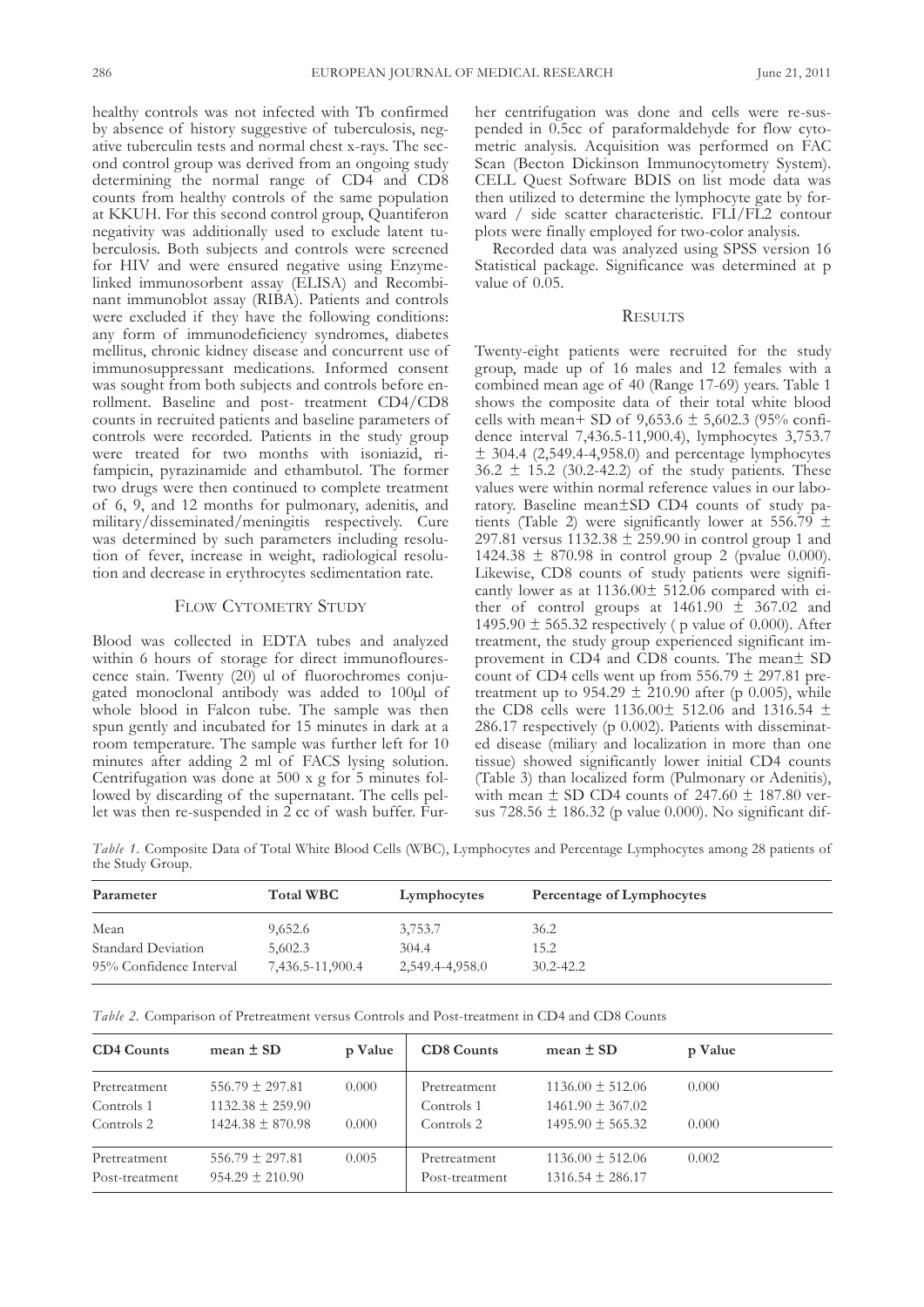| <b>Pretreatment CD4 Counts</b>   | mean $\pm SD$                              | p Value | <b>Pretreatment CD8 Counts</b>   | mean $\pm SD$                               | p Value |  |
|----------------------------------|--------------------------------------------|---------|----------------------------------|---------------------------------------------|---------|--|
| Disseminated<br>Localized        | $247.60 \pm 187.80$<br>728.56±186.32       | 0.000   | Disseminated<br>Localized        | $994.70 \pm 549.12$<br>$1188.61 \pm 388.39$ | 0.285   |  |
| <b>Post-treatment CD4 Counts</b> |                                            |         | <b>Post-treatment CD8 Counts</b> |                                             |         |  |
| Disseminated<br>Localized        | $842.30 \pm 93.55$<br>$1016.50 \pm 233.51$ | 0.033   | Disseminated<br>Localized        | $1368.90 \pm 307.35$<br>1287.44 ± 278.47    | 0.481   |  |

*Table 3.* Comparison of Pretreatment and Post-treatment CD4 and CD8 Counts between Disseminated and Localized Diseases.

ferences in CD8 counts were found between patients with disseminated and localized forms of the disease. The post treatment value of CD4 counts in the disseminated disease remained lower than localized disease even after treatment at 842.30  $\pm$  93.55 versus  $1016.50 \pm 233.51$  (p = 0.033).

## **DISCUSSION**

Humans acquire infection with Mycobacterium tuberculosis (MTb) commonly by inhaling the bacterium. Only a small number of bacilli need to enter distal alveoli of the human's lung to establish infection [6]. The alveolar macrophages form first line of defense against the inhaled droplets containing MTb [7]. Cellular-mediated immunity has a central role in the containment of Tb. The mechanism involves rapid onset of Th1 cytokine response comprising interferon (IFn) γ [8] and tumour necrosis factor (TNF)- $\alpha$  [9]. Furthermore, restricted mycobacterial growth in the lungs had recently been proposed through the induction of Th17 cells leading to production of IL-17 and IL-23. These cytokines cause inflammation and recruitment of Th1 cytokine producing cells [10, 11]. CD8+ Tcells had also been shown to be essential in effective T-cell immune response [12].

The majority of patients successfully contain the primary infection within 2-10 weeks and go on to develop a vigorous delayed-type hypersensitivity (DTH) response [2]. In most healthy adults, adaptive immunity mediated by T- cells controls (but does not eradicate) Tb infection [13]. Thus ongoing protective immunity is required to maintain control over the bacilli. Immune failure of the adaptive immunity results in clinical tuberculosis [14]. The HIV pandemic provides direct evidence that loss of CD4 T-cell numbers and functions resulted in progressive primary infection, reactivation of endogenous Tb and enhanced susceptibility to re-infection [15].

Many studies had documented low CD4 counts in patients with tuberculous diseases, with few of them showing the reversibility of the counts towards normality after treatment. Similar to our study, Uppal et al [5] and Davoudi et al [16] found CD4 lymphopenia in patients with tuberculosis. Singhal and Banavalikar [17] also found low CD4 counts in both smear positive and smear negative patients with pulmonary tu-berculosis. In addition Kony et al [18] in a study in Senegal found extra-pulmonary and more especially miliary to have substantially lower CD4 counts. This concurs with our study which demonstrated significantly lower CD4

counts in disseminated than localized disease. other studies had inferred that patients with low CD4 counts tend to have severe disease [19, 20] with profound incapacity.

Many hypotheses had been brought forward to explain the depletion of CD4+ which include unusual response to infections and homing of lymphocytes to affected tissue than in circulation [12]. similar to our study, HIV- negative patients with TB and CD4+ Tlymphocyte depletion on presentation were shown to normalize their CD4+ cell counts with TB treatment [21]. similarly, bose et al [22] studied 21 cases of chronic, multi-bacillary pulmonary TB refractory to treatment and found that the decreased mean CD4/CD8 ratio normalized only in those patients who responded clinically and bacteriologically to therapy; in refractory cases, the ratio remained low.

Reports on CD8 counts in HIV-negative patients with TB had been conflicting. Shijubo et al [23] found significantly decreased CD8 cells, which is similar to our finding of significantly lower CD8 in patients as compared with controls. Davoudi et al [16] found lower number of CD8 cells in patients with severe disease like meningitis/miliary forms of TB as compared with controls. The reversibility of CD4 lymphopenia with successful therapy as found in our study was also demonstrated in various studies [5, 21, 22].

In conclusion, our study found significantly lower CD4 and CD8 counts among Tb infected HIV negative patients as compared with controls. The post-treatment CD4 counts demonstrated the tendency towards recovery to normal values. Patients with disseminated disease had much lower CD4 values than localized forms, with a delay of returning towards normality.

## **REFERENCES**

- 1. Global tuberculosis control: WHO report 2010.www.who.int.
- 2. Ducati RG, Ruffino-Netto A, Basso L, Santos DS. The resumption of consumption. A review on tuberculosis. Mem Inst. Oswaldo Cruz 2006; 101: 697-714.
- 3. Rahman S, Gudetta B, Fink J, Granath A, Ashenafi S, Aseffa a, Derbew M, svensson M, andersson J, brighenti SG. Compartmentalization of immune responses in human tuberculosis: Few CD8+ effector T-cells but elevated levels of Fox P3+ regulatory T-cells in the granulomatous lesions. Am J Pathol 2009; 176: 2211-24.
- 4. aziz s, alanazi a R, al-Hedaithy M a, al shobaili, Ha, Al Aska AI. Mycobacterium Tuberculosis and CD4+ Tlymphocytopenia. A Grave Combination. Saudi Med J 2005; 10: 1655-7.